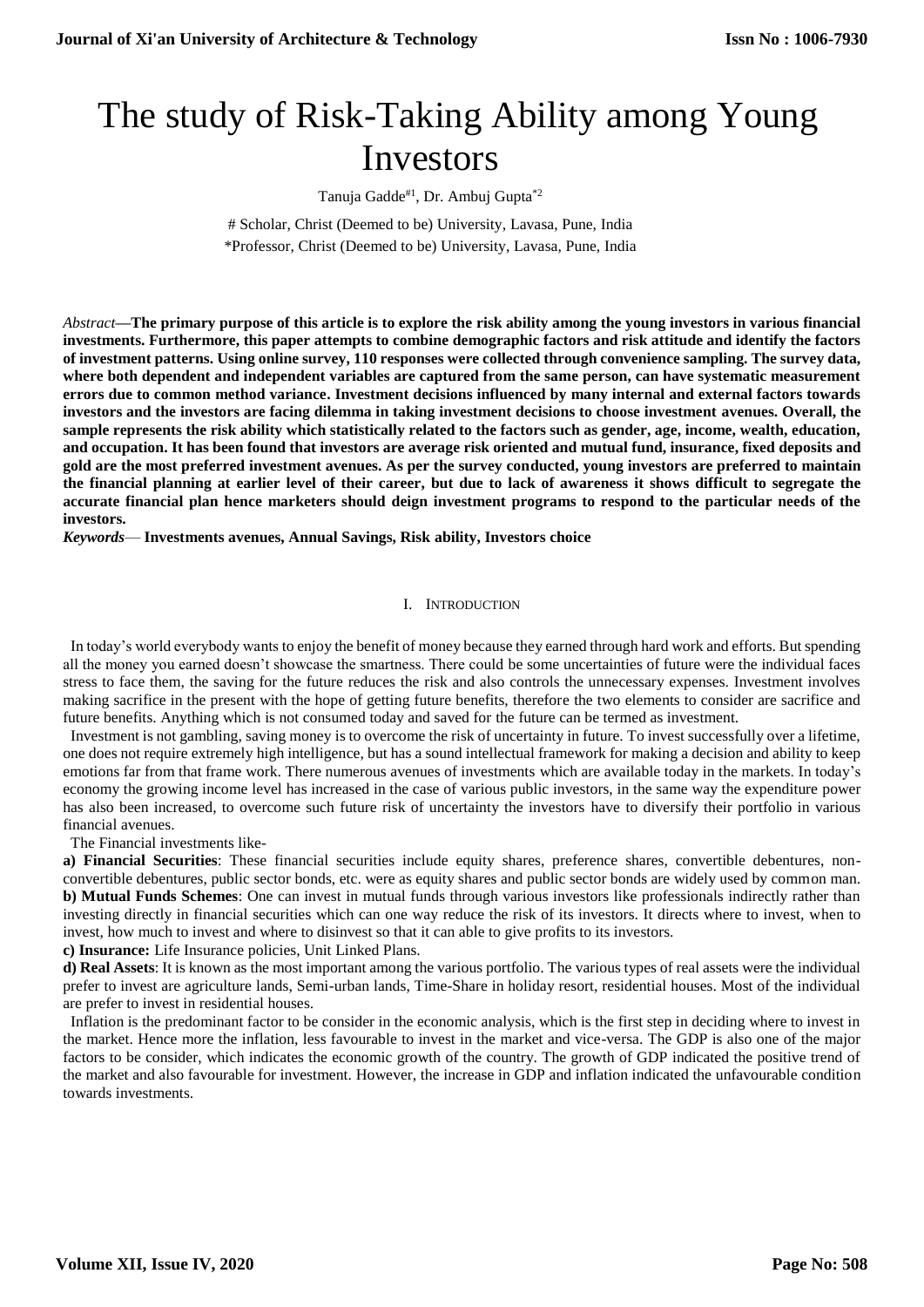The youngsters are the future pillar of the nation i.e., future investors for financial market. The initial investment decision process starts from the management of investments and accepting the challenges my monitoring, evaluating and updating the portfolio as per the changing inflation and environmental scenarios. While making investment decision the investor has to make sure to inculcate the aspects like- what kind of financial avenues to invest; how to diversified the portfolio; when the investment should take place. Investment avenues are always attached with risk which is to be consider by the investors but each investment avenues have different risk. The youngster risk taking ability is depended on the choice of investment, since each alternative of investment has a unique feature, advantages and disadvantages.

## **Need of Study**

It is explicitly known that demographic variables such as age, occupation, annual income, saving patterns, etc., plays a vital role in Investment decision making. But there are other factors which also have significant impact on investment intentions and decision making which are able to make advance strategies. From the previous studies it was observed that the individual ability, optimism, effort, and risk ability are based on individual behaviour which can statistically measure. The investor additionally considers the time period while investment which can be short term or long term depending on several other personal considerations. In this regard, an attempt has been taken to gain a deeper understanding on influence of demographical factors of investors on investment decision making which may or may leads to risk averse or risk seeker.

## *A. Research Questions*

- 1. How demographic factors influence on the investment decisions?
- 2. What is the risk ability of the investor which impacts by investment decisions?
- 3. What are the preferred investment avenues?

## *B. Objectives*

- 1. To study the influence of demographic factors on the investment decisions.
- 2. To assess the impact of risk factors on the investment decisions of the investors.
- 3. To identify the preferred investment avenues of investor.



## *Fig1: Investment Avenues*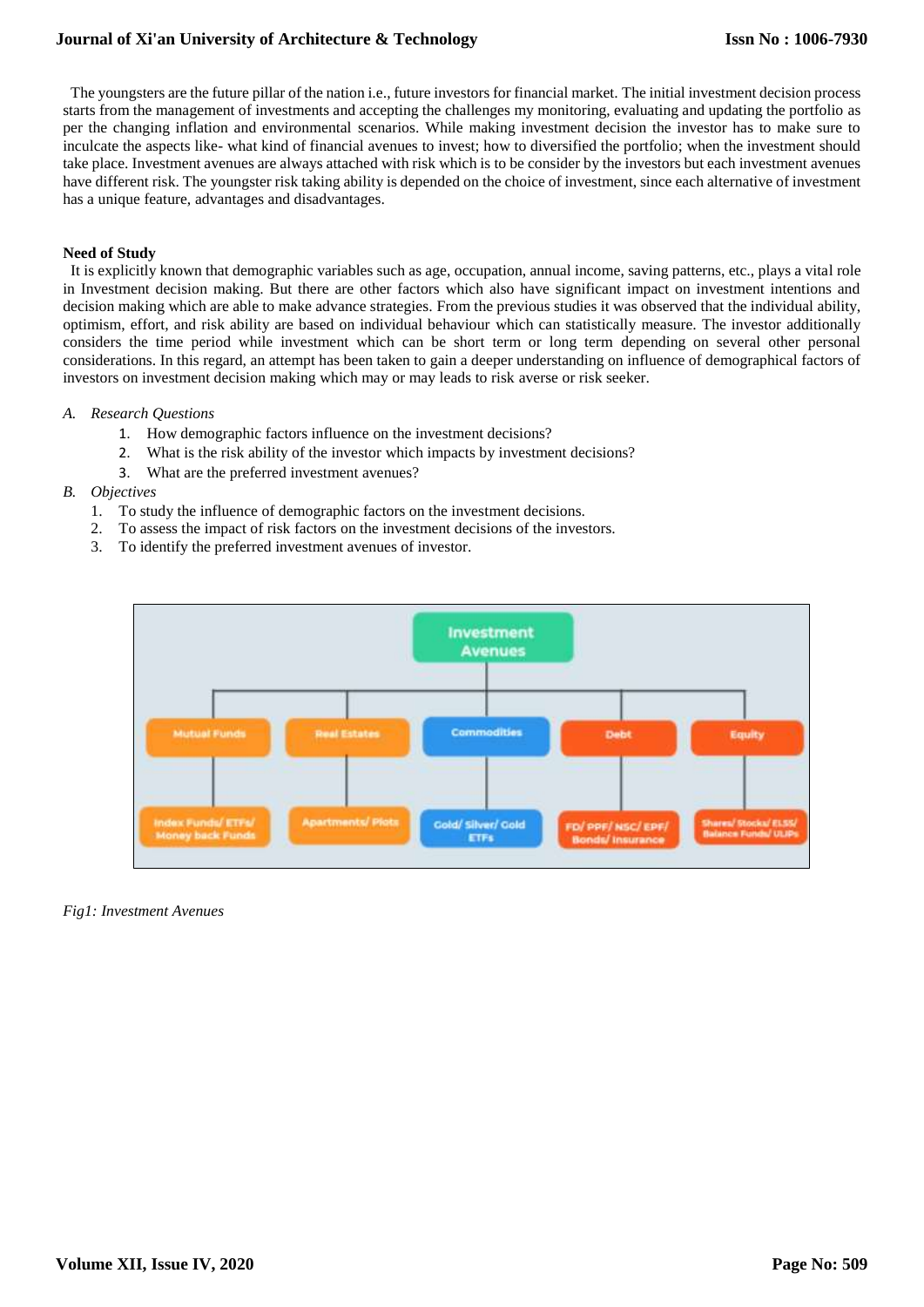## II. LITERATURE REVIEW

 According to (Kapoor, 2016) finance is assumed as information structure and market participants influence systematically towards investment decisions and market outcomes. The investment options like Gold, Silver, Real estate, Bank deposits, PPF, Share derivatives, etc. The analysis on individual decisions resides on social and economic surroundings. The investment attitudes characterised of urban and rural investors towards different investment alternatives, and also considering the age the decisions should be taken about risky and less risky investments.

 The objective and purpose of investor would be profit, security, appreciation, Income stability. The researcher (Lanjekar, 2018) done analysis by conducting survey of 60 salaried employees through questionnaire, the study prefers the investment avenues among individual investors using their own self-assessment test and considering the safety as well as better return.

(Kaur, 2015) analysis the relationship between the saving and investments patterns among the salaried class people of Chandigarh (India) and relationship between the annual savings and age, income, Sector wise employment, Education of people through One Way ANOVA. The preferred investment option taken are LIC and Bank deposits and influencing factors are high return, tax benefit and safety.

 (Archana, 2017) the study summarizes money play's an important role individual's life. The investor prefer savings depending on the risk and return demands, safety of money, liquidity, the available avenues for investment, from various financial institutions, etc. Most respondents prefer to invest through Insurance and Pension Schemes and purpose of investment is that steady income and earn high return within short period.

 (Bharti Wadhwa, 2019) the study discusses about the various investment behaviour and preferences of investors towards the various investment alternatives. The analysis done through primary data with 300 respondents. The main factor which influencing the investors towards investments are the safety of principal amount, liquidity, income stability, and appreciation.

 (Zainal Azhar, 2017) the study analysis the young generation aged from 18 to 28 years old. The objective examines the relationship awareness, financial literacy, personal interest and related depended variables. The survey conducted to identify whether young generation is concerned about their financial status in future and creates an idea about reducing the amount of bankruptcy in the country.

 (Venkateshraj, 2015) the study says that the household saving for 2012-13 is 22.3 percent of the GDP. As per the survey conducted in 2014 by Punjab National Bank, under Janadhan Scheme most of the new bank accounts opened by women. The increase in the number of employed women has led to raise in the number of savers as well as the quantum of savings by women. (Chaudhuri, 2018) the study identifies the various factors affecting perception of investors. The analysis conducted through 106 respondents, exploratory factors deducts the influencing the investors to invest in mutual funds in four components were first component says about efficient investor service, past records, goodwill of the sponsoring company and safety, secondary components includes suitability of Fund/Scheme, credit rating, transparency and portfolio of mutual funds, third component includes tax benefit and convenience, fourth component includes return on investment.

 (Suman Chakraboty, 2008) the study summarises the savings are influenced by demographic factors such as age, occupation and the income level of investors. It also says about the savings habit of retail investors of various income levels especially such habit embodied into women. It explores dichotomy of the popular believes than men are more pro-risk than women such that women are risk averse indeed but save more than the male counterparts as the income level rises.

 (Sree, 2015) the study emphasises on investment culture as capital structure and tool for developing economy of nation. The investor attitude towards investment requires financial needs, investment objective and return period of investment, willingness to take risk, inclination and level of security for budgetary resources. The investment culture depends on accumulation of the conduct, discernments and ability of the people and organizations in setting investment funds in different money related resources and all the more prominent are securities.

 (Geethu Gopi, 2018) the study summarises about the employee's savings which are mainly contributed towards the personal expenses such as children education, marriage etc., The investment preferences of salaried group of people working in private sector of shipping industries are trending towards risk adverse investments. The analysis conducted through structured questionnaire which was issued to 100 salary group employees.

(Lokhande, 2015) the study identifies awareness of various investment avenues among the rural investors. Its main focus is on differentiating the investment awareness level with the educational qualification among men and women in rural arears of Aurangabad. The analysis is conducted by collecting the 300 respondents which mainly indicates about secured investment attitude towards bank deposits, gold, jewellery and real estate.

 (Kasilingam, 2010) the study mainly focuses on the print media and websites were investors acquired information about various investment decisions. The individual investors choice mainly affected by family income, timing of investment and savings motive towards securing the principal amount.

 (Wadhwa, 2019) the study mainly identifies the various attractive returns with high risks and some offer which offer lower return with very low risk towards the investors. It also discusses about the investment behaviour and preferences of investors towards the various investment alternative avenues. The study conducted by collecting 300 respondents and also by analysing through statistical tools like percentage, Pearson's coefficient of Co-relation, regression analysis and cluster analysis.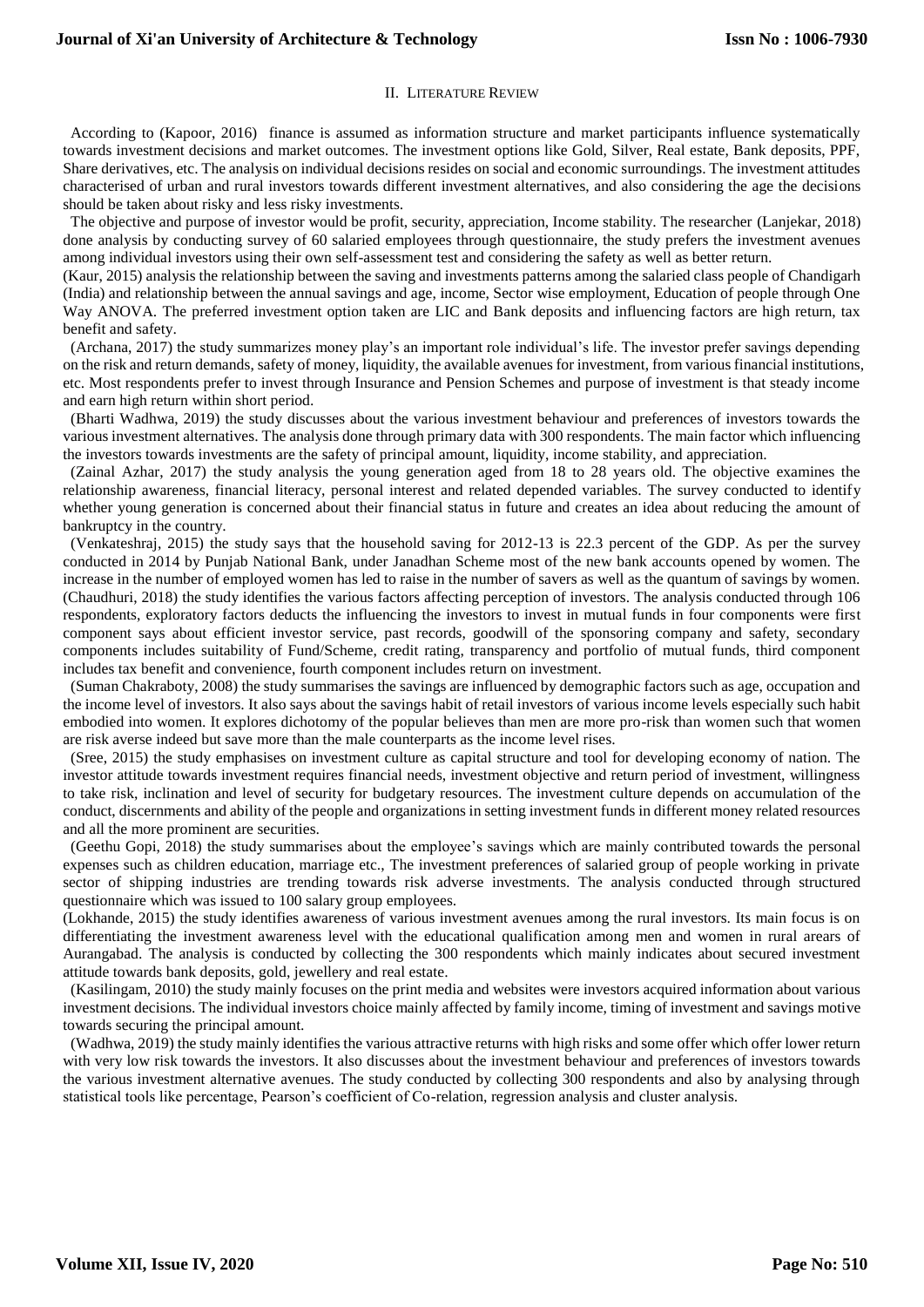(Dİvanoğlu, 2018) the study analyses influence of economic and financial indicators while making their investment decisions where the past experience also plays a major role before the investments are made. The investors are mostly influenced by various conditions which directly impact their investment avenues.

 (Sharma, 2012) the study summarises Indian investor mutual funds companies which gives regular updates of the information along with safety rules and monetary aspects towards the investors which helps to maintain or secure the confidence of the investors, which also helps build the relationship.

 (Kumar, 2015) the study identifies the safety was the foremost preferred aspect among the fixed income segment and investment for safety. In case of long-term investment capital appreciation was the foremost preferred aspect and pride and contingency in case of savings. It focuses on the investment behaviour at the time of before and post investment.

#### III. RESEARCH METHODOLOGY

 The purpose of the study is to determine the investment risk taking abilities among the young investors in various financial investments. The primary aim is to assess the current investment patterns of the investors from their savings and their motive of their investment in particular avenues and also their perception about safety of principal, return, security, maturity and tax benefit. The second aim, influence of factors like gender, age, marital status, education, income, family size towards the risk ability of investors significantly.

 Methodology has reviewed and outlined the procedures and methods used to gather data, and data analysis that was utilized in the study. The study design is Descriptive in nature. Descriptive Research is an investigation of fact finding with adequate interpretation. It is mainly designed to gather the descriptive information and can have used for sophisticated studies for further studies.

 The participants were selected from various sector. The number of participants were 110. Names of employees at each organization were accessed for data collection.

 The data for the study were collected through a survey. The survey had two parts. The first part was designed to gather information about personal information about their current investment and the second part includes the risk abilities of investment attributes. Participants came from different organization, therefore were grouped according to organization. The participants were contacted via name to ask for their participation in the study. If they choose to participate, they were given a link to access Google form survey application to begin the assessment. They had to provide consent to participate in the study and were at least 22 years of age and working in the any sector. The survey provided an explanation of why the study was being conducted and along with thorough instructions to complete the instrument. In addition, an assurance that their participation was confidential and no individual data would be shared or reported. The participants were contacted in January & February.

*H1*: The influence of demographic factors on the investment decisions.

*H2:* The preferred investment avenues of investor.

*H3*: The impact of risk factors on the investment decisions of the investors.

| SL.no.         | <b>Classification</b>            | <b>Categories</b> | <b>Frequencies</b> | Percent  |
|----------------|----------------------------------|-------------------|--------------------|----------|
|                |                                  | Male              | 53                 | 48.2     |
| 1              | Gender                           | Female            | 57                 | 51.8     |
|                |                                  | <b>Total</b>      | <b>110</b>         | 100      |
|                |                                  | $22 - 25$         | 29                 | 26.4     |
|                |                                  | $26 - 32$         | 68                 | 61.0     |
| 2              | Age                              | $33 - 40$         | 13                 | 11.8     |
|                |                                  | <b>Total</b>      | <b>110</b>         | 100      |
|                |                                  | Married           | 32                 | 29.1     |
| 3              | <b>Marital Status</b>            | Single            | 78                 | 70.9     |
|                |                                  | <b>Total</b>      | 110                | 100      |
|                |                                  | Graduate          | 66                 | 60.0     |
|                |                                  | Postgraduate      | 39                 | 35.5     |
|                | <b>Educational Qualification</b> | PhD               | 3                  | 2.7      |
| $\overline{4}$ |                                  | Professional      | $\theta$           | $\theta$ |
|                |                                  | Others            | 2                  | 1.8      |

| <b>TABLE I</b>                         |
|----------------------------------------|
| DEMOGRAPHIC INFORMATION OF RESPONDENTS |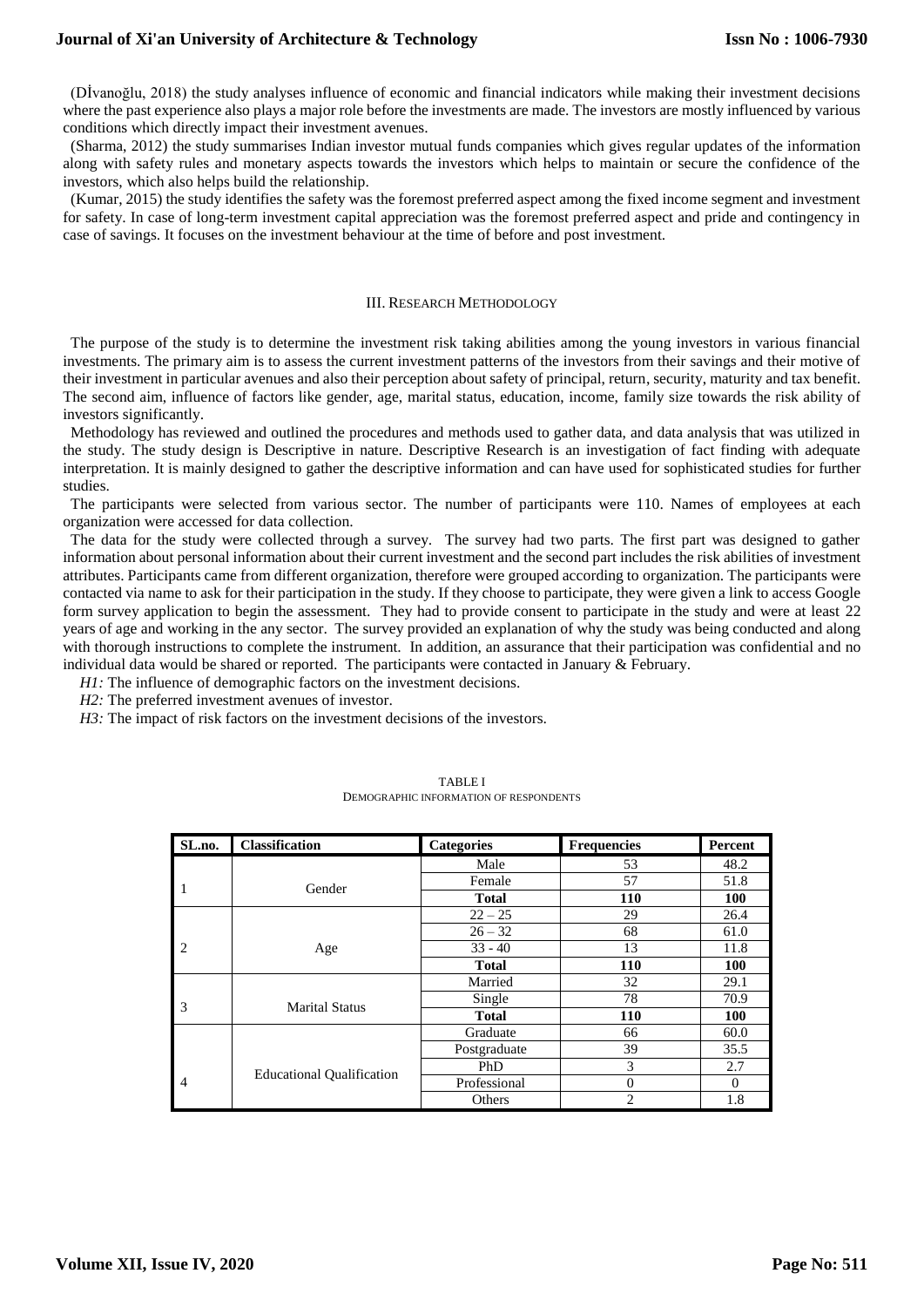$\sim$ 

 $\mathbf{r}$ 

|   |                        | <b>Total</b>       | 110            | 100        |
|---|------------------------|--------------------|----------------|------------|
|   |                        | IT                 | 88             | 80.0       |
|   |                        | Finance/Banking    | 15             | 13.6       |
| 5 |                        | Education          | $\overline{c}$ | 1.8        |
|   | Nature of Organisation | Others             | 5              | 4.5        |
|   |                        | <b>Total</b>       | <b>110</b>     | <b>100</b> |
|   |                        | $0 - 2$ years      | 31             | 28.2       |
|   |                        | $3 - 5$ years      | 56             | 50.2       |
| 6 | Experience             | $6 - 10$ years     | 20             | 18.2       |
|   |                        | Above 10 years     | 3              | 2.7        |
|   |                        | <b>Total</b>       | 110            | 100        |
|   |                        | <b>Bachelors</b>   | 34             | 30.9       |
|   | <b>Family Size</b>     | Nuclear Family     | 72             | 65.5       |
|   |                        | Joint Family       | 4              | 3.6        |
|   |                        | <b>Total</b>       | 110            | 100        |
|   |                        | < 3,50,000         | 10             | 9.1        |
|   | Annual Income          | 3,50,000-6,50,000  | 42             | 38.2       |
| 8 |                        | 6,50,000-10,00,000 | 40             | 36.4       |
|   |                        | >10,00,000         | 18             | 16.4       |
|   |                        | <b>Total</b>       | <b>110</b>     | <b>100</b> |

 The above Table I reveals that out of 110 respondents, 48.2% of respondents are male, 51.8% of respondents are female. From the respondents, maximum responses are from the age group 26-32 years with a percentage of 61.0%. The second highest response is from the age group of between 22-25 years with a percentage of 26.4%. From the respondents, 60% have completed graduation, 35.5% have completed post-graduation and 2.7% from PhD. From the respondents above 80% are from IT and 15% are from Finance/Banking. From the respondents, 50.2% are from 3-5 years of experience, 28.2% are from 0-2 years, 18.2% are from 6- 10 years and 2.7% are from above 10 years of experience. From the respondents, 65.5% are from Nuclear family, 30.9% Bachelors and 3.6% Joint family. From the above respondents, 38.2% are from 3,50,000-6,50,000 slab, 36.4% are from 6,50,000-10,00,000 slab, 16.4% are from above 10,00,000 and remaining 9.1% are from below 3,00,000.

|                                                    | N   | <b>Minimum</b> | <b>Maximum</b> | Mean   | <b>Std. Deviation</b> |
|----------------------------------------------------|-----|----------------|----------------|--------|-----------------------|
| Types of Investment                                | 110 | .00            | 2.00           | 1.1091 | .61099                |
| Objective of investment                            | 110 | .00            | 5.00           | 2.1364 | 1.39117               |
| taking<br>for<br>Consult<br>investment<br>decision | 110 | .00            | 4.00           | 1.1000 | 1.36771               |
| Frequent change of<br>Investment<br>patterns       | 110 | .00            | 2.00           | 1.1545 | .54497                |
| Risk taking ability                                | 110 | .00            | 2.00           | 1.1000 | .50593                |
| Valid N (listwise)                                 | 110 |                |                |        |                       |

TABLE 2 Descriptive Statistics

It can be observed from the above table 2, can be understood that Mean and Standard Deviation of Objective of investment i.e., 2.1364 and 1.39117 is highest and the mean of decision making and risk ability i.e., 1.1000 has least., and the least Standard Deviation is from Risk ability i.e., 0.50593.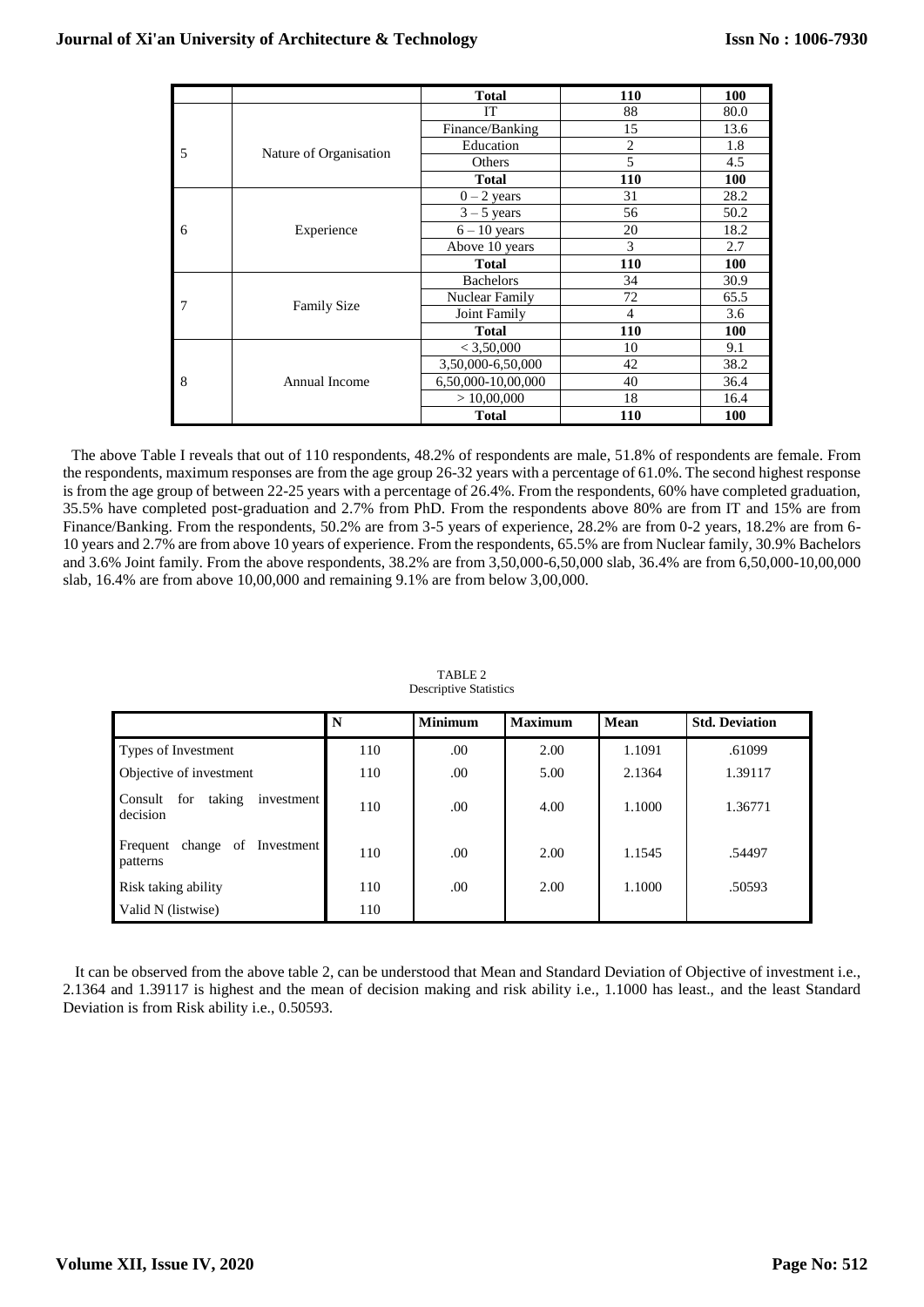#### TABLE 3 RELIABILITY STATISTICS

| Cronbach's Alpha | Cronbach's Alpha based on standardized items |
|------------------|----------------------------------------------|
| ).823            | 0.704                                        |

 From the above table, Cronbach's alpha value is calculated to test the reliability of the risk factor variable. Hence the Cronbach's alpha for Risk factor is 0.823, and the Cronbach's alpha based on standardized items is 0.704 it can be noted that the variable has a good degree of reliability.

## TABLE 4 KMO AND BARTLETT'S TEST

| Kaiser-Meyer-Olkin Measure of Sampling Adequacy. | .756 |      |
|--------------------------------------------------|------|------|
| <b>Bartlett's Test of Sphericity</b>             |      | 28   |
|                                                  | Sig. | .000 |

 Exploratory analysis will be applied once researcher has no adequate previous and pre-empirical evidence to hypothesize about the number of infrastructure data factors and will explore data to determine the nature of the factors that justify variance between the variables. Therefore, exploratory analysis is more considered, as a method of developing and providing a theory, not a method to test theory. The above table shows that the KMO value of risk factor is 75.6%. It shows that the variables have a good degree of sampling adequacy for the model. KMO value more than 70% shows that the sampling is adequate. The Level of significance in Bartlett's Test is less than 0.05 i.e., 0.000 which says that data is adequate enough and measure is highly reliable.

TABLE 5 ONE-WAY ANOVA

|               |                | <b>Sum of Squares</b> | df        | <b>Mean Square</b> |       | Sig. |
|---------------|----------------|-----------------------|-----------|--------------------|-------|------|
|               | Between Groups | 3.987                 | $\bigcap$ | 1.993              | 5.977 | .003 |
| Age           | Within Groups  | 35.686                | 107       | .334               |       |      |
|               | Total          | 39.673                | 109       |                    |       |      |
|               | Between Groups | 10.101                | $\bigcap$ | 5.051              | 7.475 | .001 |
| Annual Income | Within Groups  | 72.299                | 107       | .676               |       |      |
|               | Total          | 82.400                | 109       |                    |       |      |

From the above Anova table 6, the level of significance for both age and annual which are dependent factor is less than 0.05 i.e., age at 0.003 and annual income at 0.001 which is statistically significant towards the risk factor.

TABLE 6 **CORRELATION** 

| <b>Correlation</b>         |                            | <b>Risk Factor</b> | <b>Investment Decision</b> | <b>Annual Income</b> |
|----------------------------|----------------------------|--------------------|----------------------------|----------------------|
|                            | Pearson Correlation        |                    | $-0.357$                   | 0.251                |
| <b>Risk Factor</b>         | Sig. (2tailed)             |                    | 0.000                      | 0.001                |
|                            | N                          | 110                | 110                        | 110                  |
|                            | <b>Pearson Correlation</b> | $-0.357$           |                            | $-0.074$             |
| <b>Investment Decision</b> | Sig. (2tailed)             | 0.000              |                            | 0.442                |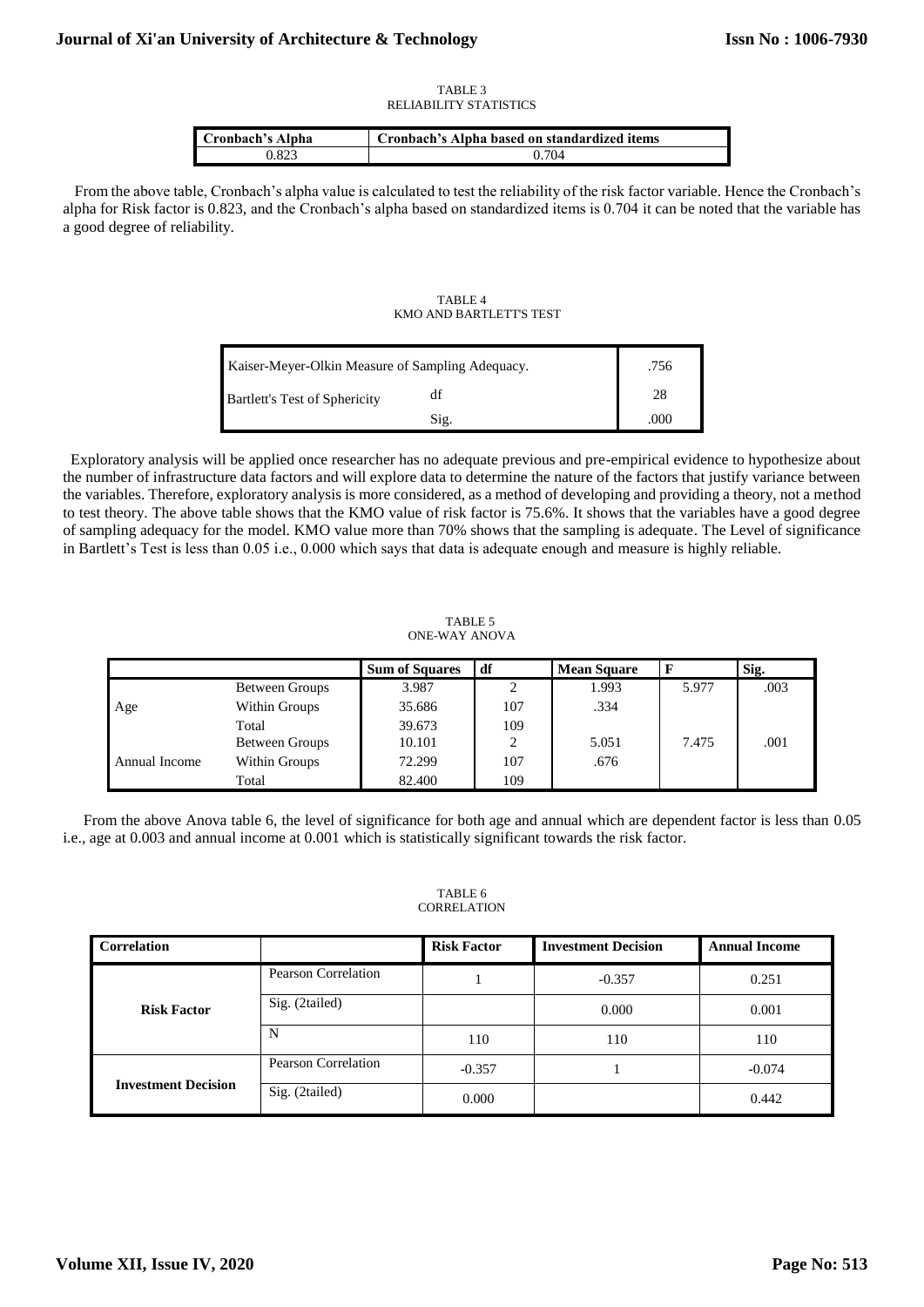|                      | N                   | 110   | 110      | 110 |
|----------------------|---------------------|-------|----------|-----|
|                      | Pearson Correlation | 0.251 | $-0.074$ |     |
| <b>Annual Income</b> | Sig. (2tailed)      | 0.001 | 0.442    |     |
|                      | N                   | 110   | 110      | 110 |

 From the above Correlation Table 6, it can be inferred that Risk factor is statistically significant with Investment Decision and Annual Income. Furthermore, it can also be observed that maximum degree of correlation is witnessed between risk factor and annual income at 25%. But there is also a negative correlation risk factor and investment decision and also between investment decision and annual income. The negative correlation signifies that if one variable increases, the second variable decreases in value.





*Chart1: Types of Investments*

# IV. CONCLUSION

# 1) Discussion

The Purpose of this study is to understand the influence of demographic factors and investment decisions among the investors in younger generation. The empirical finding has revealed that demographical factors are associated with investment decision making. Besides that, Investment patterns, objective of investment, frequent change of patterns also have a positive influence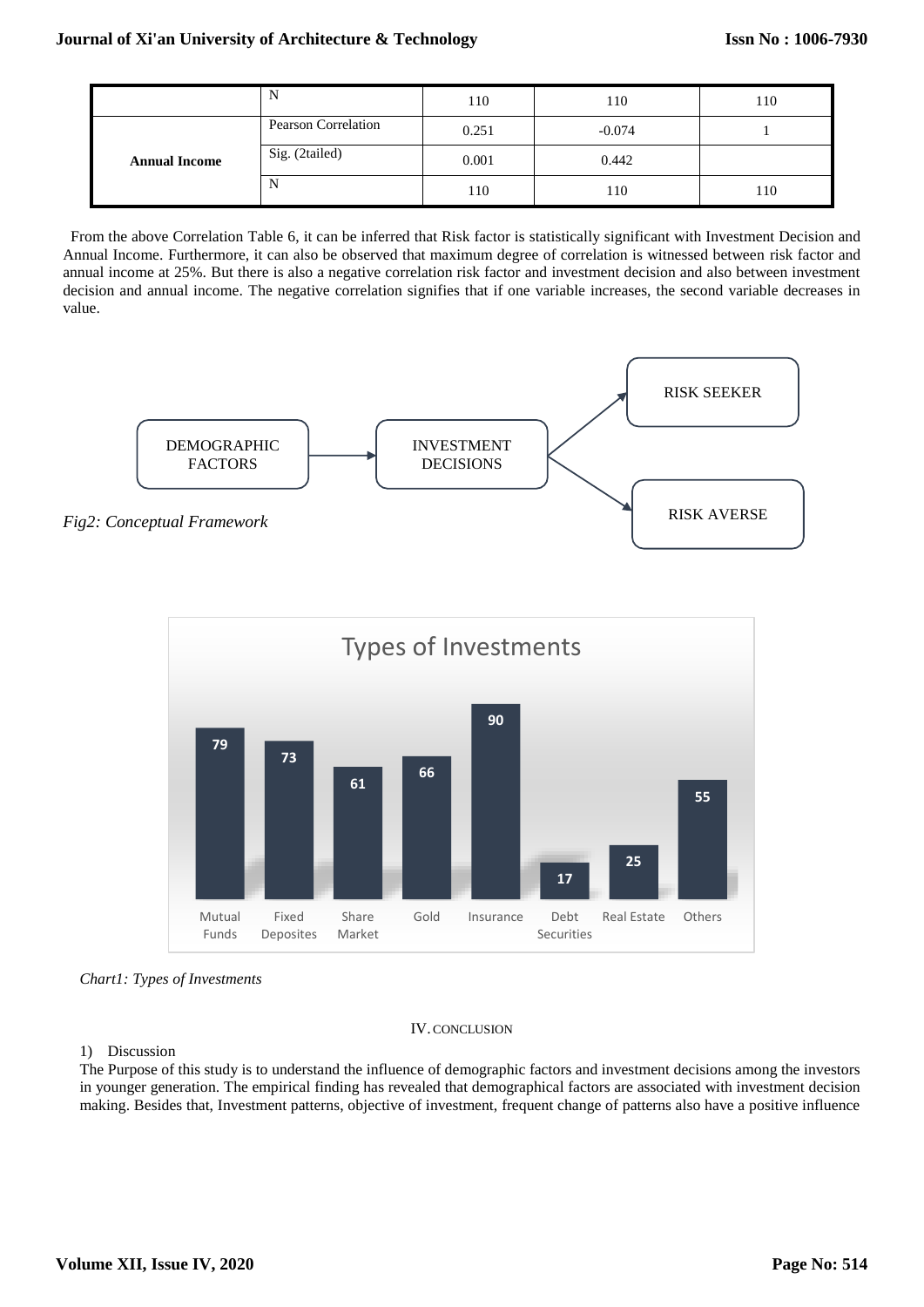on risk factor. Among the demographical factors, Annual Income is found to be dominant factors to witness the correlation between the investment decision and the risk ability. The management of investment from savings can overcome the future uncertainties which may occur due to economic scenario, inflation, etc., from the survey conducted most of the investors prefer to have insurance, which is very essential for securing life and dependents. The Study observes through one-way ANOVA is positive and gives a significant relationship between the demographic factors like age, gender, annual income, towards the investment decisions but the bivariant correlation between Annual income, Investment decision and Risk factor is negative but significantly related which can further leads to risk uncertainty hence the investors should constantly focus on inflation, change of economic scenarios, and other aspects.

2) Managerial Implications:

The study conducted observed the investors are neither risk averse nor risk seekers due to some investment avenues are characterized by high risk while some having low risk and investor select their investment alternatives according to their risk ability level. They also tend to focus more on factors like safety of principal, reliability, securing future, tax benefits, etc., were they also expect for high return. The study reveals that the investors are lacking the awareness of structuring their portfolio patterns where the risk can be lower, like maximize their returns by diversifying their investment to various sectors. The investment in earlier stage of the career can helps to build their savings and can helps to overcome the future uncertainties. More early the investment more will be the opportunities to reap the benefits from the market. The fresh investors are to be risk averse in their initial stage of their investment because of their longevity in the market. A young investor should always consider the financial position much before taking investment decisions which may be sensitive towards market fluctuations. Hence the study suggest that the young investors should balance their emotional control towards market fluctuations which can ultimately leads to adverse decisions.

## V. REFERENCES

Amarul WaqiSuhaimi, N. A. (2014). The Relationship between Emotional Intelligence and Interpersonal Communication Skills in Disaster Management Context: A Proposed Framework. *Procedia - Social and Behavioral Sciences, 155*, 110-114.

- Archana, D. P. (2017). A STUDY OF INVESTOR'S BEHAVIOR TOWARDS VARIOUS INVESTMENT AVENUES IN WARANGAL CITY. *Asia Pacific Journal of Research in Business Management*, 1-2.
- Bharti Wadhwa, A. U. (2019). A Study on Behavior and Preferences of Individual Investors towards Investments with Special Reference to Delhi NCR. *International Journal of Innovative Technology and Exploring Engineering*, 1-2.
- Chaudhuri, A. J. (2018). PERCEPTION OF INDIVIDUAL INVESTORS TOWARDS DIFFERENT INVESTMENT AVENUES WITH SPECIAL REFERENCE TO MUTUAL FUNDS. 1-2.
- Cobb, J. D. (2000). Educational Policy on Emotional Intelligence: Does It Make Sense? *Educational Psychology Review, Volume 12*(Issue 2), 163–183.
- Craig R. Seal, R. E. (2006). Fostering Emotional and Social Intelligence in Organizations. *Organization Management Journal , 3*(3), 190-209.
- Dİvanoğlu, S. U. (2018). Determining the Factors Affecting Individual Investors ' Behaviours. *Business Management Dynamics*, 1-2.
- Fatema, K. T. (2016). ffect of intrapersonal and interpersonal awareness dimensions of emotional intelligence on stress management of adolescents. *International Journal of Applied Research, 2*(10), 589-592.
- Geethu Gopi, D. P. (2018). An Insight Into the Savings and Investment Pattern of Salaried employees working in Private Sector of Shipping Industries at Ernakulam. *International Journal of Pure and Applied Mathematics*, 1-2.
- Goleman, D. (1995). *Emotional intelligence.* New York: Bantam Books, Inc.
- Goleman, D. (1996). *Emotional Intelligence.* Bloomsbury Publishing Plc.
- Kapoor, K. (2016). An Empirical Research on the Investment Behavior of Rural and Urban Investors Towards.

Kasilingam, R. J. (2010). Characteristics of investors based on choice criteria. *Journal of Management Research* , 1-2.

- Kaur, D. S. (2015). A STUDY OF SAVING AND INVESTMENT PATTERN OF SALARIED CLASS PEOPLE WITH SPECIAL REFERENCE TO CHANDIGARH. *International Journal of Research in Engineering, IT & Social Sciences*, 1-2.
- Kumar, P. a. (2015). A Study Pertaining to Investment Behaviour of Individual Investors in Coimbatore City. *International Journal of Advance Research in Computer Science and Management Studies*, 1-2.
- Lanjekar, P. S. (2018). A Study Of Saving And Investment Pattern of Salaried ClassPeople with Special Reference To Pune City (India). *IJMER, At Mumbai, Maharashtra India*, 1-2.